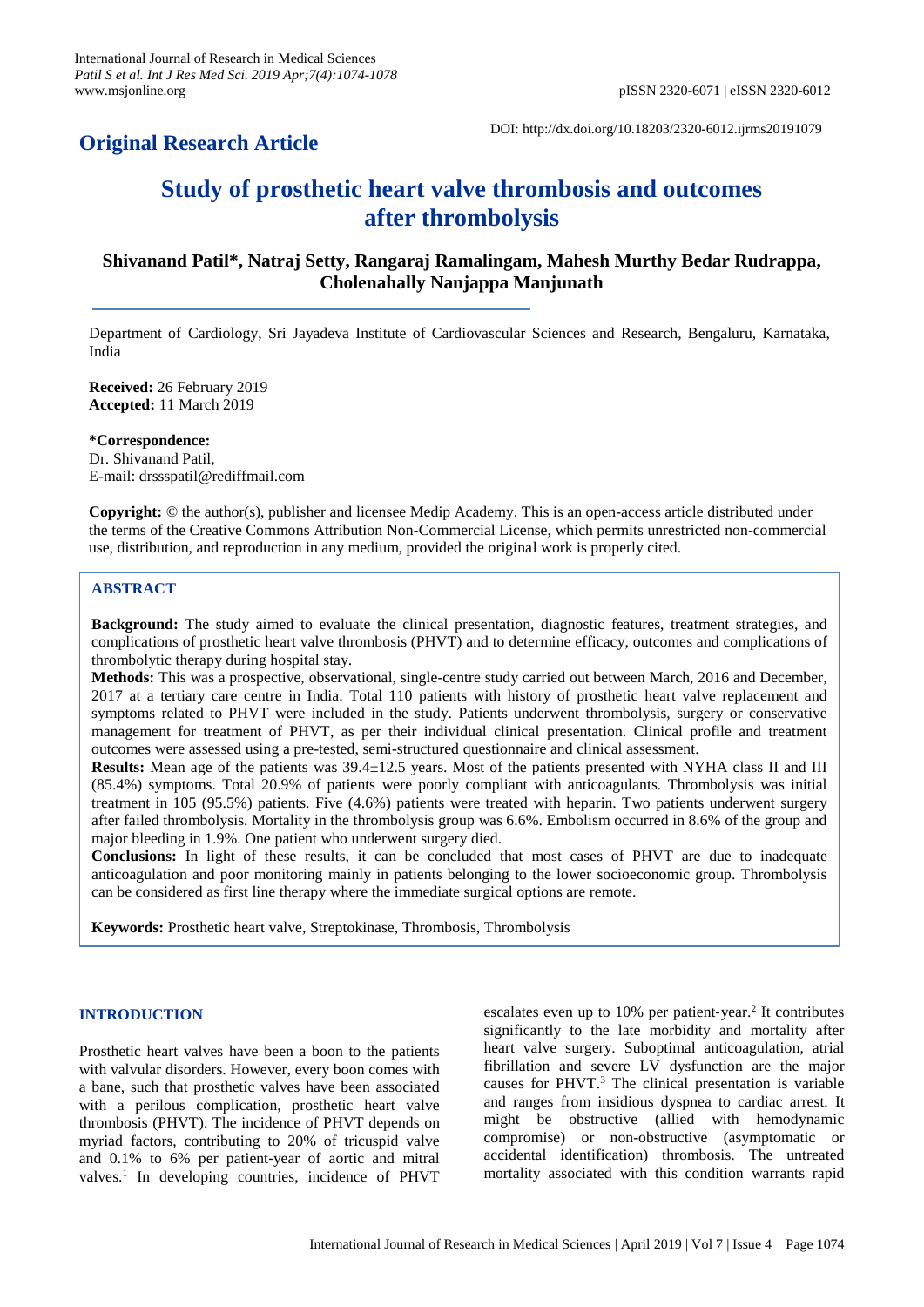diagnostic evaluation using the established as well as emerging techniques like transthoracic echocardiography, transesophageal echocardiography, cinefluoroscopy (for mechanical valves) and computed tomography. 4

The appropriate management of PHVT has been still debatable. Some guidelines (European Society of Cardiology) recommend surgery for all, irrespective of clinical status, while some (Society of Heart Valve Diseases) recommend thrombolytic therapy for all patients without contraindications. Till date, there has been no class I recommendation in any guideline for management of PHVT due to no randomized controlled trials. 5 In India, the exact rate of incidences of PHVT and its primary treatment preference has been lacking. The choice of the therapeutic modality for treatment of PHVT (heparin treatment, thrombolysis, surgery) has been largely influenced by the presence of valvular obstruction, by valve location (left- or right-sided), and by clinical status. <sup>6</sup> Thus, this study aimed to evaluate the clinical presentation, diagnostic features, treatment strategies, and complications of PHVT and to determine efficacy, outcomes and complications of thrombolytic therapy during hospital stay.

#### **METHODS**

This was a prospective, observational, single-centre study carried out between March, 2016 and December, 2017 at a tertiary care centre in India. Total 110 patients were enrolled during this period. Patients with history of prosthetic heart valve replacement and symptoms related to prosthetic valve thrombosis admitted to ICU during the study period were included in the study. Patients with high gradient due to pannus (The visualization of an echogenic mass is almost universal in thrombosis, but only appears in 70% of obstructions caused by pannus. The echogenic characteristics of the mass are more important: it has an appearance of soft tissue (thrombotic material) in thrombosis, while it appears as hard tissue (fibrotic material) in the case of pannus. A thrombotic mass is usually larger than pannus. In mitral prosthetic thrombosis the mass frequently extends into the atrial endocardial surface, a feature rarely seen in obstruction caused by pannus); patients with infective endocarditis and vegetations; degenerated/ruptured prosthetic valve were excluded from the study. Informed consent was obtained from all patients included in the study. The study was approved by Institutional Ethics Committee.

#### *Data collection*

Data collection was started after obtaining clearance from the Institutional Ethics Committee. Preoperative clinical data, initial valve procedure, diagnostic features of valve thrombosis, and management before, during, and after the treatment, complications and follow-up were recorded. Clinical profile and treatment outcomes were assessed using a pre-tested, semi-structured questionnaire and clinical assessment.

All patients underwent routine blood investigations, electrocardiogram, and transthoracic echocardiography. Transesophageal echocardiography and fluoroscopy were done based on the clinical indication. The decision to either thrombolyse or undergo surgery was made after analysing the risks and merits in each case. It was based on a consensus agreement involving the cardiologist, cardiac surgeon and the patients' relatives.

#### *Statistical analysis*

Continuous variables were presented as mean ± standard deviation and categorical variables as counts and percentages. All data were analysed using the Statistical Package for Social Sciences (SPSS; Chicago, IL, USA) program, version 15.

#### **RESULTS**

A total of 110 patients with prosthetic valve thrombosis were identified and analyzed in the study. Mean age of the patients was  $39.4 \pm 12.5$  years. Majorities were in the age group between 36 to 40 years and the least cases were in the age group of  $\leq 20$  years. Majority of the patients were females  $(68; 61.8\%)$  and  $42$   $(38.2\%)$  were males. The predisposing factor leading to valve replacement was rheumatic heart disease in majority (93.6%) of the patients. Most of the patients presented with NYHA class II and III (85.4%) symptoms (Table 1).

#### **Table 1: Baseline demographics of patients.**

| <b>Variables</b>                                           | $N = 110$ patients |  |  |  |
|------------------------------------------------------------|--------------------|--|--|--|
| Age, (Mean $\pm$ SD, Years)                                | $39.4 \pm 12.5$    |  |  |  |
| Male, $n$ $(\%)$                                           | 42 (38.2%)         |  |  |  |
| Predisposing factor for native valve disease               |                    |  |  |  |
| Rheumatic heart disease, n (%)                             | 103 (93.6%)        |  |  |  |
| Degenerative aortic valve, n (%)                           | $7(6.4\%)$         |  |  |  |
| <b>Comorbidities</b>                                       |                    |  |  |  |
| Pregnancy, n (%)                                           | $1(0.9\%)$         |  |  |  |
| Recent CVA, n (%)                                          | 6(5.5%)            |  |  |  |
| Anemia, n (%)                                              | 3(2.7%)            |  |  |  |
| Renal dysfunction, n (%)                                   | $2(1.8\%)$         |  |  |  |
| None, $n$ $(\%)$                                           | 98 (89.1%)         |  |  |  |
| <b>NYHA Class</b>                                          |                    |  |  |  |
| Class I, $n$ $(\%)$                                        | $1(0.9\%)$         |  |  |  |
| Class II, $n$ $(\%)$                                       | 46 (41.8%)         |  |  |  |
| Class III, $n$ $(\%)$                                      | 48 (43.6%)         |  |  |  |
| Class IV, $n$ $(\%)$                                       | $10(9.1\%)$        |  |  |  |
| Pulmonary edema, n (%)                                     | 3(2.7%)            |  |  |  |
| Asymptomatic, n (%)                                        | 2(1.8%)            |  |  |  |
| <b>International Normalised Ratio (INR)</b>                |                    |  |  |  |
| $2, n$ (%)                                                 | 61 (55.5%)         |  |  |  |
| 2-3, $n$ $(\%)$                                            | 25 (22.7%)         |  |  |  |
| $>3$ , n $(\%)$                                            | 24 (21.8%)         |  |  |  |
| Application of fluoroscopy, n (%)                          | 28 (25.5%)         |  |  |  |
| Application of transoesophageal<br>echocardiography, n (%) | 3(2.7%)            |  |  |  |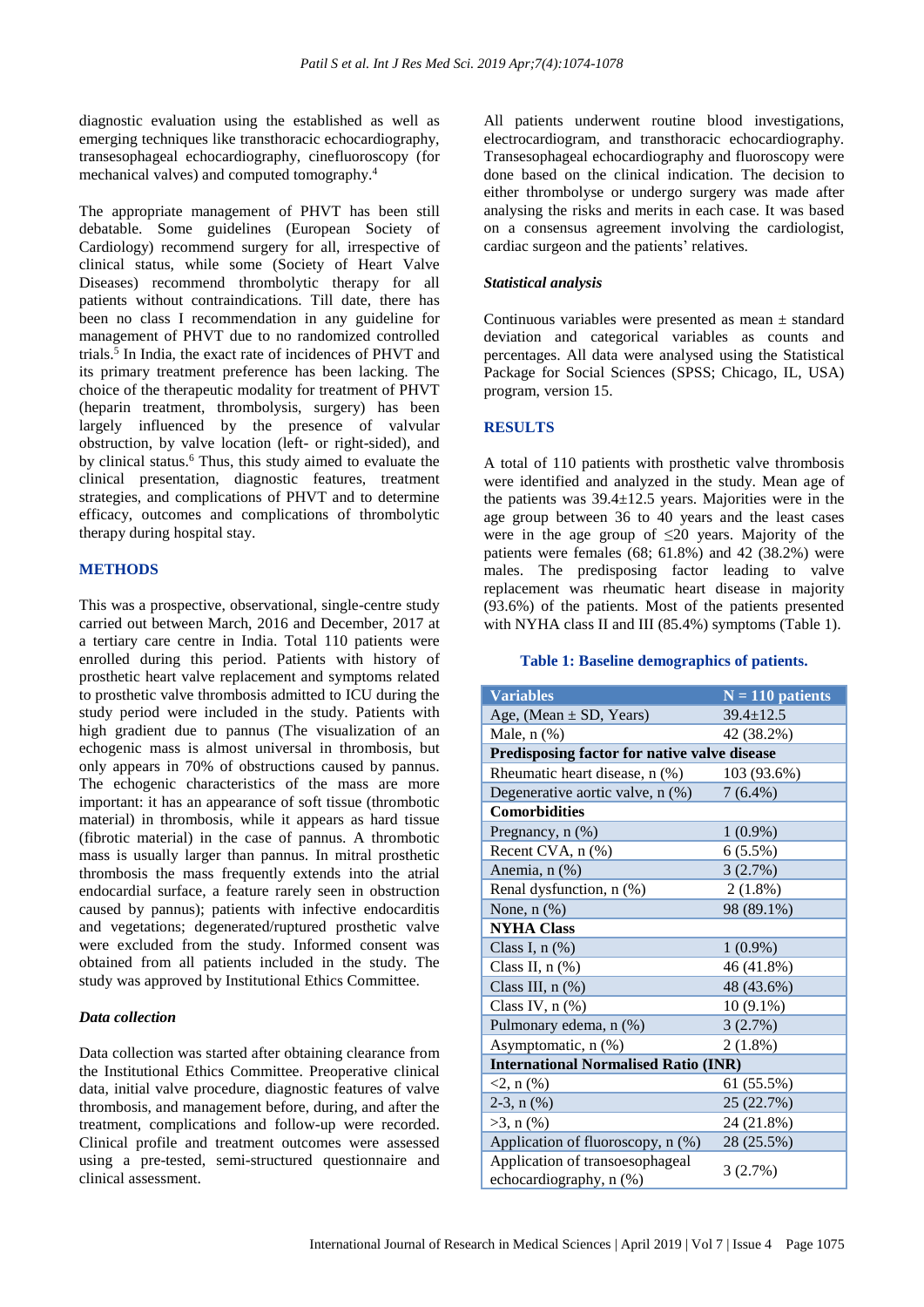Majority of the patients (55.5%) had an international normalised ratio (INR) in non-therapeutic range  $(\leq 2)$ . Acenocoumarol was the most commonly prescribed anticoagulant, followed by warfarin. Aspirin was added in 26.4% of patients. 20.9 % of patients were poorly compliant with drugs and monitoring of prothrombin time. More patients in economically underprivileged groups had discontinued medications when compared to those who were a better socioeconomic group. Almost all patients presented with symptoms. However, in 2 patients the diagnosis was made on routine follow up Echocardiogram. Twenty two patients (20.0%) had atrial fibrillation (AF) at presentation. Of these, in 5 patients the AF was documented to be new.

### **Table 2: Patients' characteristics related to valve.**

| <b>Variables</b>                             | $N = 110$ patients |  |  |  |
|----------------------------------------------|--------------------|--|--|--|
| <b>Prosthetic valve position</b>             |                    |  |  |  |
| Mitral valve, n (%)                          | 65 (59.1%)         |  |  |  |
| Aortic valve, n (%)                          | 25 (22.7%)         |  |  |  |
| Double valve replacement-Mitral              | 13 (11.8%)         |  |  |  |
| valve, $n$ $(\%)$                            |                    |  |  |  |
| Double valve replacement-Aortic              | $7(6.4\%)$         |  |  |  |
| valve, $n$ $(\%)$                            |                    |  |  |  |
| Prosthetic valve type                        |                    |  |  |  |
| St. Judes, n (%)                             | 52 (47.3%)         |  |  |  |
| Medtronic ATS, n (%)                         | 27 (24.5%)         |  |  |  |
| TTK Chitra, n (%)                            | 21 (19.15%)        |  |  |  |
| Bioprosthetic, n (%)                         | $1(0.9\%)$         |  |  |  |
| Others, $n$ $%$                              | $9(8.2\%)$         |  |  |  |
| <b>Recurrent valve thrombosis</b>            |                    |  |  |  |
| Twice, $n$ $%$                               | 3(2.7%)            |  |  |  |
| Once, $n$ $(\%)$                             | 16 (14.5%)         |  |  |  |
| Never, $n$ $(\%)$                            | 91 (82.7%)         |  |  |  |
| Time of presentation after valve replacement |                    |  |  |  |
| $<$ 6 months, n $(\%)$                       | 11 (10.0%)         |  |  |  |
| 6 months - 1 year, $n$ $(\%)$                | 16 (14.5%)         |  |  |  |
| 1-2 years, $n$ $(\%)$                        | 21 (19.0%)         |  |  |  |
| 2-3 years, $n$ $%$                           | 13 (12.0%)         |  |  |  |
| 3-4 years, n (%)                             | $7(6.4\%)$         |  |  |  |
| 4-5 years, $n$ $(\%)$                        | $9(8.1\%)$         |  |  |  |
| $> 5$ years, n $(\%)$                        | 33 (30.0%)         |  |  |  |
| <b>Anticoagulant</b>                         |                    |  |  |  |
| Acenocoumarol                                | 76 (69.1%)         |  |  |  |
| Acenocoumarol + Aspirin                      | 29 (26.4%)         |  |  |  |
| Warfarin                                     | 5(4.5%)            |  |  |  |
| Drug compliance                              |                    |  |  |  |
| Good                                         | 87 (79.1%)         |  |  |  |
| Poor                                         | 23 (20.9%)         |  |  |  |

Mitral prosthesis was most commonly involved (59.1%) followed by aortic valve (22.7%) (Table 2). Most of the study participants (91; 82.7%) presented with first time thrombosis after surgery. Sixteen (14.5%) patients had a prior history of prosthetic valve thrombosis and 3 (2.7%) of them had 2 prior episodes. Majority of patients (33; 30%) presented after five years of surgery.

#### *Treatment*

In all cases the decision to thrombolyse, operate or continue conservative management was taken by a combined decision by the team of senior cardiologists and cardiac surgeons taking into consideration the hemodynamic stability and functional class of each patient. The treatment options were also discussed with the patients and their relatives. Thrombolysis was the initial treatment in 105 (95.5%) patients. Five (4.6%) patients were treated with only heparin. Two patients underwent surgery after failed thrombolysis. Streptokinase was the most commonly used agent to thrombolyse 82 (78%) patients. The remaining 23 (22%) were treated with urokinase. Both streptokinase and urokinase were given as bolus followed by infusion. The duration of infusion was based on the clinical response and complications. The regimen in our study was a 250000 unit bolus, followed by 100000 units per hour infusion till clinical response. Infusion was stopped if there was no response to treatment after a variable period of 24 to 36hours. Duration of lysis was 12-24hours in most of the patients (61; 55.5%) (Table 3).

#### **Table 3: Details of treatment given to the patients.**

| <b>Variables</b>                             | $N = 110$ patients |
|----------------------------------------------|--------------------|
| <b>Treatment</b>                             |                    |
| Thrombolysis, $n$ $(\%)$                     | 105 (95.5%)        |
| Heparin (Conservative), n (%)                | $5(4.6\%)$         |
| Thrombolysis and surgery, n (%)              | $2(1.8\%)$         |
| <b>Thrombolytic used</b>                     |                    |
| Streptokinase, n (%)                         | 82 (78.0%)         |
| Urokinase, $n$ $(\%)$                        | 23 (22.0%)         |
| Dose of thrombolytic agent                   |                    |
| Bolus dose (x $105$ units) over one hour 2.5 |                    |
| Infusion dose/hour $(x 10^5$ units)          | 1.0                |
| <b>Duration of lysis</b>                     |                    |
| $< 12$ hrs, n $(\% )$                        | $10(9.1\%)$        |
| 12-24 hrs, $n$ $(\%)$                        | 61 (55.5%)         |
| 24-48 hrs, n (%)                             | 39 (35.5%)         |

Of the 105 patients who underwent thrombolysis, complete response was achieved in 90.5% of the patients. Mortality in the thrombolysis group was 6.6%. Embolism occurred in 8.6% of the group and major bleeding in 1.9% (Table 4). Two patients had to undergo redo valve surgery after failure to establish normal prosthetic valve movement. Two patients (1.8%) underwent surgery for failed thrombolysis in this study. Among the surgical group one patient improved and one patient died due to major intracranial bleed. The most common complication in the study group was embolism followed by bleeding manifestations. Most of the embolic manifestation resulted in a cerebro-vascular accident (CVA) (Table 5). Overall the mortality in the entire group was 8.1%. Seven patients died in thrombolysis group. One patient died in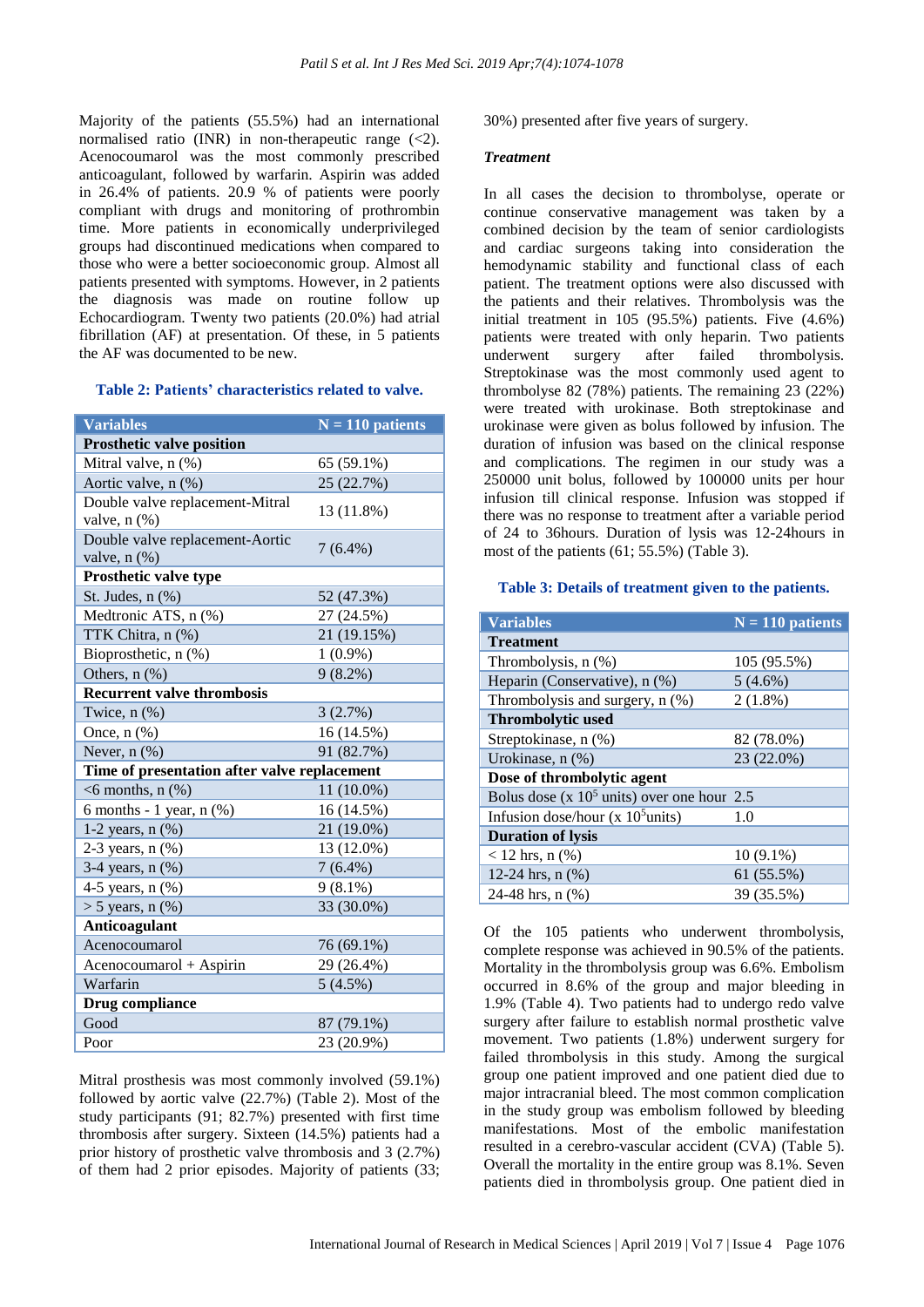the surgical group. Two of the five patients who underwent conservative management died.

## **Table 4: Outcomes after thrombolysis in 105 patients.**

| <b>Outcomes</b>      | <b>Urokinase</b><br>$(n = 23)$ | <b>Streptokinase</b><br>$(n = 82)$ | <b>Total</b><br>$(N=105)$ |
|----------------------|--------------------------------|------------------------------------|---------------------------|
| Success, n<br>(% )   | 2.1<br>$(91.2\%)$              | 74 (90.2%)                         | 95<br>$(90.5\%)$          |
| Embolism,<br>$n$ (%) | 01 $(4.4\%)$                   | $8(9.7\%)$                         | $9(8.6\%)$                |
| Bleed, n<br>(% )     | $\left( \right)$               | $2(2.4\%)$                         | $2(1.9\%)$                |
| Mortality,<br>n(%)   | 01 $(4.4\%)$                   | $6*(7.3%)$                         | $7(6.6\%)$                |

(\*patients who died due to bleed or embolism or later were also included)

#### **Table 5: Overall complications and mortality**   $(N = 110)$ .

| <b>Complications</b>                       | $N = 110$  |
|--------------------------------------------|------------|
| None, $n$ $(\%)$                           | 86 (78.3%) |
| Cerebro-vascular accident (Bleed), n (%)   | 3(2.7%)    |
| Cerebro-vascular accident (Infarct), n (%) | 12 (10.9%) |
| Peripheral embolism, n (%)                 | 3(2.7%)    |
| Sepsis, $n$ $(\%)$                         | 3(2.7%)    |
| Mortality, n (%)                           |            |
| Thrombolysis $(105)^*$ , n $(\%)$          | $7(6.6\%)$ |
| Surgery $(2)^*$ , n $(\%)$                 | $1(50\%)$  |
| Conservative $(5)$ , n $(\%)$              | 2(40%)     |
| Others, $n$ $(\%)$                         | 3(2.7%)    |

( \*2 patients underwent thrombolysis and surgery)

#### **DISCUSSION**

Thrombosis is a serious complication of prosthetic heart valve replacement and incurs high mortality. Early diagnosis and appropriate management are paramount in reducing mortality due to such complication. In this study, the single-center experience of 110 cases of PHVT treated over a period of 19 months has been reported. In this study PHVT was more common in women (61.8%). Parallelly, many studies from India have shown that women have been more predisposed to PHVT. 7

In this study mitral prosthesis was most commonly involved (59.1%) followed by aortic (22.7%). In the study by Gupta et al, 87.3% of the PHVT episodes occurred in the mitral position. <sup>8</sup> Similarly several studies have confirmed that incidences of mitral prosthetic valve thrombosis have been 2-3 times higher than thrombosis of an aortic prosthesis.6,9 In this study overall 20.9% of patients were poorly compliant with anticoagulants and monitoring of prothrombin time. Most of them stopped medications and monitoring due to financial constraints and negligence. In a recent study by Karthikeyan G et al, 72% (79/110) of the patients had inadequate anticoagulation at presentation. <sup>2</sup> This highlights the

problems of valve replacement in a developing country such as India where majority of the population is economically underprivileged.

Streptokinase was the most commonly used (78%) agent for thrombolysis. The remaining 23 (22%) patients were treated with urokinase. Successful thrombolysis as satisfying the strict criteria of "decrease in prosthetic valve gradient to baseline with normal prosthetic movement and in the absence of complications, need for surgery or death" was achieved in 90.5% of the patients. Mortality in the thrombolysis group was 5.7%. Similarly, consensus statements on the treatment of PHVT and recent systematic reviews, suggest that the success rate with fibrinolytic therapy is at least 80%(10-12). Moreover, Sharma and Mewada in a study on 48 patients used streptokinase and reported 81% success and 8% mortality. <sup>13</sup> Singh S et al, also used streptokinase in 44 patients with PHVT and reported 73% success and 6.8% mortality. 14

Embolism occurred in 8.6% of patients who were thrombolysed. Other studies have shown an embolic risk of 12% to 17% caused by thrombolysis. 15,16 Two patients underwent surgery in this study. Both of these patients underwent thrombectomy and redo valve replacement. One patient improved and other patient died due to major bleeding. Studies have shown that the mortality rate of surgery vary with functional class. It has been 4% in patients with NYHA class I and upsurges as high as 69% in patients with NYHA class IV symptoms. <sup>12</sup> In this study, 2 of the 5 patients who underwent conservative strategy died (mortality rate 40%). This reinforces the dictum that conservative strategy must be used only in asymptomatic patients with non-obstructive PHVT with an overall minor clot burden.

In summary, the patients in this study who presented with class II and III symptoms responded well towards thrombolysis. Patients who presented in advanced state with acute pulmonary edema had unfavourable outcome after thrombolysis.

#### **CONCLUSION**

In light of these results, it can be concluded that most cases of PHVT are due to inadequate anticoagulation and poor monitoring mainly in patients belonging to the lower socioeconomic group. Thrombolysis can be considered as first line therapy where the immediate surgical options are remote. Treatment with thrombolysis has successful hemodynamic and clinical response in majority of patients. Videos of stuck valves can be shown and explained to the patients about the consequences of stuck valve, including death. It should also be explained that second surgery will be associated with higher morbidity and mortality due to adhesions. A dedicated prosthetic valve clinic can be run where the importance of continuing anticoagulants can be emphasised during every follow up visit.